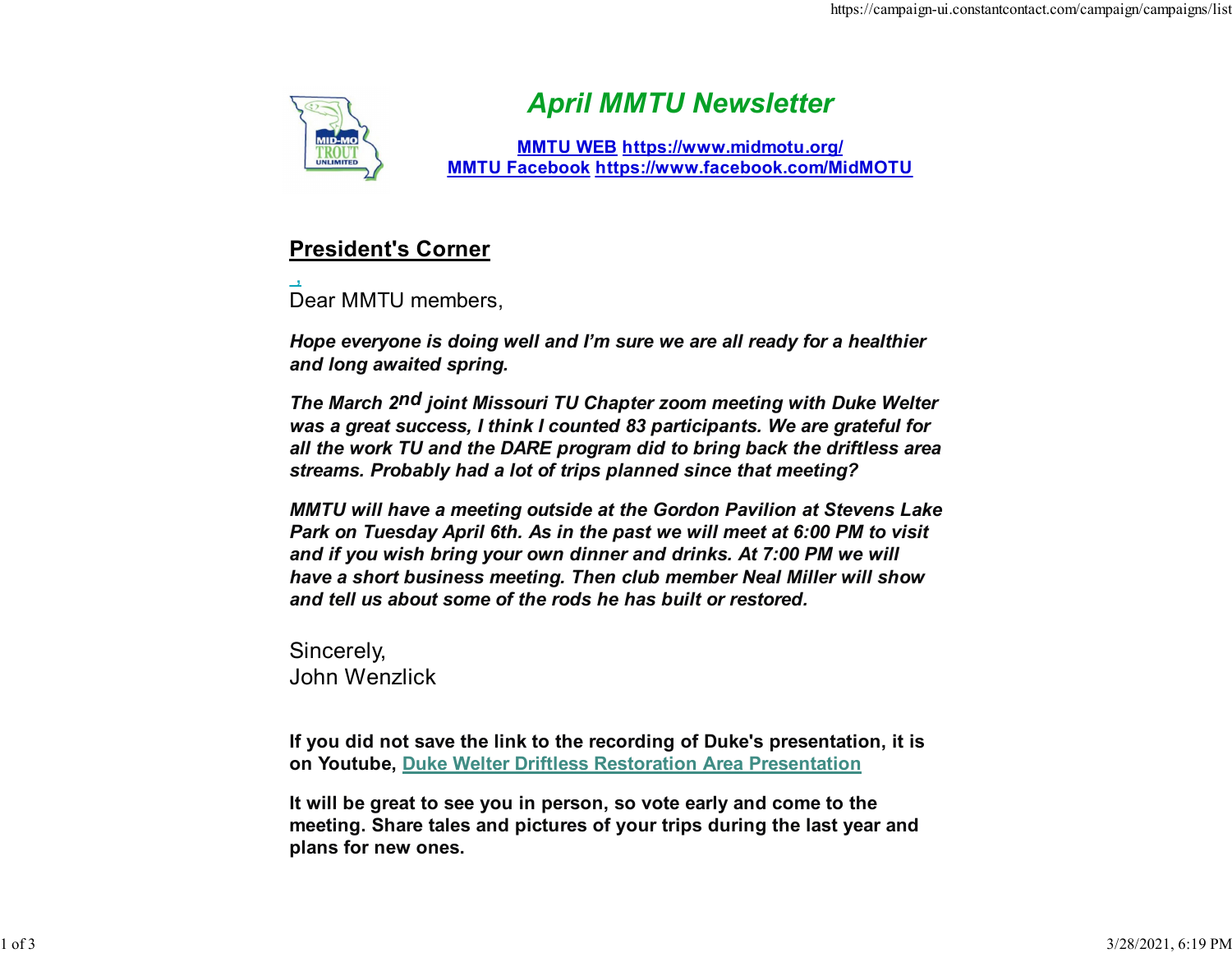We are still looking for an education chair, so if you are new to TU or have not served, please step up not only to educate young anglers but also all of us who are always ready to learn.

Jeff

## Conservation Appeal

TU CEO Chris Wood wrote how can take care of trout and salmon:

Common sense climate solutions in a divided government | Trout Unlimited Anglers are optimists. We often stay out late for repeated "last casts" in the hopes of landing a big fish. For ...

Common sense climate solutions in a divided government | Trout Unlimited

We can also back efforts to keep 625 acres along the **Eleven Point** public:

Coalition that includes former Gov. Jay Nixon fights court-ordered sale ... Jack Suntrup An Oregon County judge ordered the state to sell 625 acres in September. The state is appealing the ruling.

Coalition that includes former Gov. Jay Nixon fights court-ordered sale of Missouri parkland

Instead of relying solely on levies to control floods the Eureka region along the lower Meramec River is looking at alternatives including reintroducing flood plains. Flood plains hold moisture and provide habitat for fish birds and wildlife.

After Floods, Eureka, Region Rethink River Management